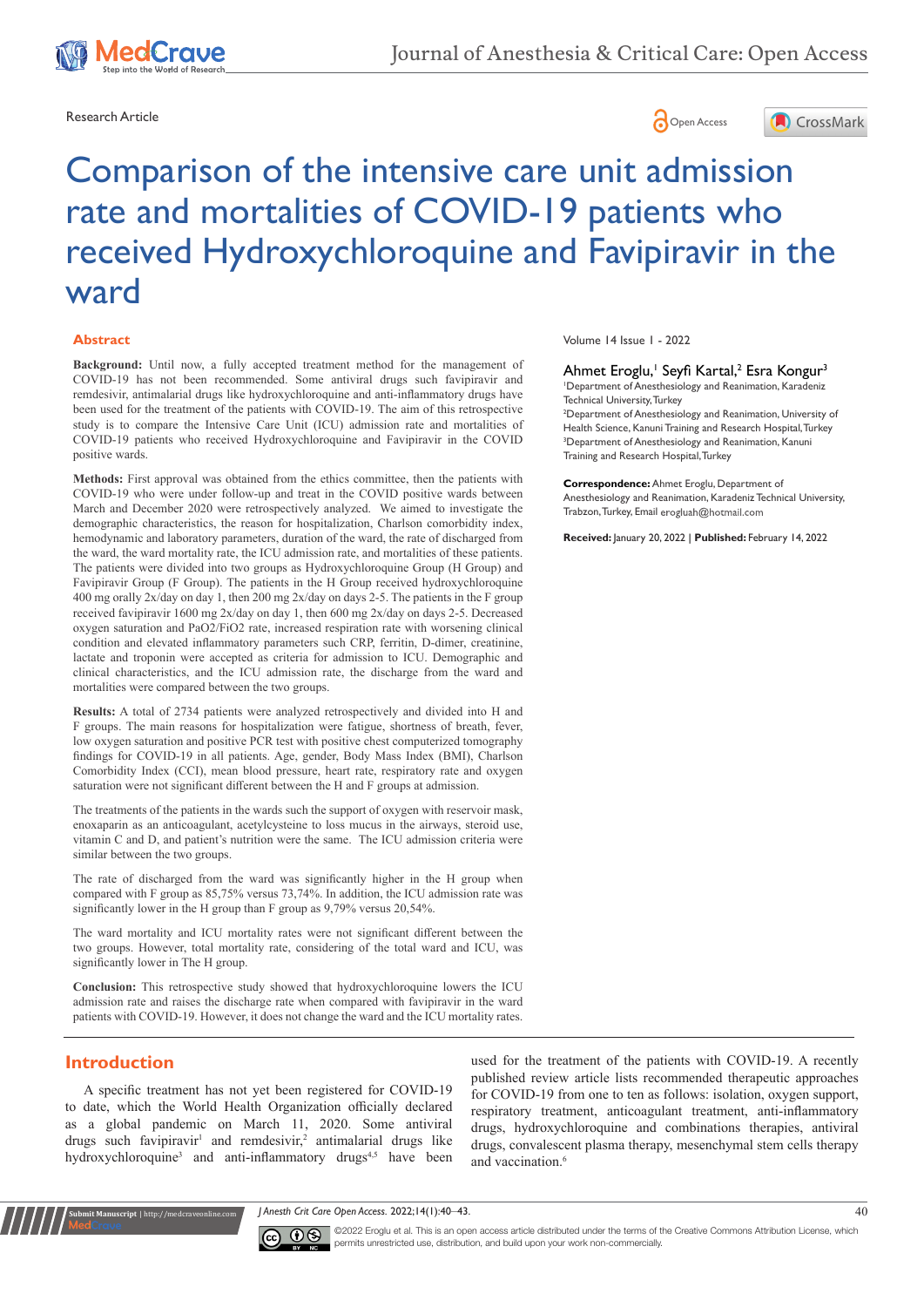Although it is an antimalarial drug, hydroxychloroquine was used in the early period in the treatment of COVID-19 patients due to its immunosuppressive effect and low cost.7,8 Favipiravir exerts its antiviral effect by inhibiting RNA polymerase and preventing viral transcription. It has been reported that when Favipiravir is used in the early period, it can improve clinical outcomes with its antiviral effect in COVID-19 patients.<sup>9</sup>

The aim of this retrospective study is to compare the Intensive Care Unit (ICU) admission rate and mortalities of COVID-19 patients who received Hydroxychloroquine and Favipiravir in the COVID positive wards.

## **Materials and methods**

 First approval was obtained from the ethics committee, then the patients with COVID-19 who were under follow-up and treat in the COVID positive wards between March and December 2020 were retrospectively analyzed. A total of 2734 patient were investigated in this retrospective study. It was planned to investigate the demographic characteristics, the reason for hospitalization, Charlson comorbidity index, hemodynamic and laboratory parameters, duration of the ward, the rate of discharged from the ward, the ward mortality rate, side effects such QT interval prolongations, AST and ALT elevations, and then the ICU admission rate, the ICU mortalities and total mortalities of these patients.

The patients were initially divided into two groups as Hydroxychloroquine Group (H Group) and Favipiravir Group (F Group). The patients in the H Group received hydroxychloroquine 400 mg orally 2x/day on day 1, then 200 mg 2x/day on days 2-5. The patients in the F group received favipiravir 1600 mg 2x/day on day 1, then 600 mg 2x/day on days 2-5. The other treatment such anticoagulant, vitamin C and D and nutrition of all patients were the same in the wards.

The exclusion criteria of this study were as follows: being non COVID-19 patient, children who under 18 years, and pregnancy. All patients were not yet vaccinated against the corona virus.

Decreased oxygen saturation and  $PaO_2/FiO_2$  rate, increased respiration rate with worsening clinical condition and elevated inflammatory parameters such CRP, ferritin, D-dimer, creatinine, lactate and troponin were accepted as criteria for admission to ICU. Demographic and clinical characteristics, and the ICU admission rate, the discharge from the ward and mortalities were compared between the two groups.

#### **Statistical analysis**

A statistical package program was used for statistical analysis of the data obtained in this study. Kolmogorov-Smirnow test was used to check for the normality of data distribution. Continuous variable with normal distribution were presented as mean ± standard deviation (SD). To compare the categorical data, Pearson's Chi-square test and Fisher's exact test were used. The t-test was used for the comparisons of the two groups. A  $p<0.05$  was accepted as statistically significant.

### **Results**

A total of 2734 patients were analyzed retrospectively and divided into H (n=1123 patients) and F (n=1611patients) groups. The main reasons for hospitalization were fatigue, shortness of breath, fever, low oxygen saturation and positive PCR test with computerized chest tomography findings for COVID-19 in all patients. Age, gender, Body Mass Index (BMI), Charlson Comorbidity Index (CCI), mean blood

pressure, heart rate, respiratory rate and oxygen saturation were not significant different between the H and F groups at admission (Table 1).

|          | Table I Comparison of demographic and clinic characteristic of the H and |  |  |  |  |
|----------|--------------------------------------------------------------------------|--|--|--|--|
| F Groups |                                                                          |  |  |  |  |

|                                  | <b>H</b> Group<br><b>F</b> Group |                |         |
|----------------------------------|----------------------------------|----------------|---------|
|                                  | $(n=1123)$                       | $(n=1611)$     | P value |
| Age (years)                      | $68.3 \pm 13$                    | $69.1 \pm 12$  | 0.0977  |
| Gender (M/F)                     | 584/539                          | 823/788        | 0.6648  |
| BMI (kg/m <sup>2</sup> )         | $33.2 \pm 6$                     | $33.5 \pm 8$   | 0.2869  |
| Charlson Comorbididty<br>Index   | $6,2+2$                          | $6.3 \pm 3$    | 0.3291  |
| Mean blood pressure<br>(mmHg)    | $85.2 + 24$                      | $83.6 \pm 26$  | 0.1025  |
| Heart rate (beats/<br>minute)    | $102.2 \pm 24$                   | $104.2 \pm 22$ | 0.0717  |
| Respiration rate (per<br>minute) | $33.8 + 7$                       | $34.3 + 8$     | 0.0909  |
| Oxygen saturation (%)            | $85.6 \pm 10$                    | $86.2 + 9$     | 0.1016  |

#### \**p*<0.05 is statistically significant

The treatments of the patients in the wards such the support of oxygen with reservoir mask, enoxaparin as an anticoagulant, acetylcysteine to loss mucus in the airways, steroid use, vitamin C and D, and patient's nutrition were the same. The ICU admission criteria (decreased oxygen saturation or  $PaO_2/FiO_2$  rate, increased respiration rate with worsening clinical condition and elevated inflammatory parameters such CRP, ferritin, D-dimer and creatinine, lactate, troponin) were similar between the two groups.

The rate of discharged from the ward was significantly  $(p<0.001)$ higher in the H group when compared with F group as 85,75% versus 73,74%. Duration of the wards was longer in the H group when compared than the F group ( $p<0.01$ ). In addition, the ICU admission rate was significantly ( $p<0.001$ ) lower in the H group than F group as 9,79% versus 20,54% (Table 2).

**Table 2** Comparison of the ICI admission rate, discharged from the ward and mortalities of the H and F Groups

|                                | <b>H</b> Group<br>$(n=1123)$ | <b>F</b> Group<br>$(n=1611)$ | P value   |
|--------------------------------|------------------------------|------------------------------|-----------|
| Duration of the<br>ward (days) | $6.7 \pm 3.4$                | $6.3 \pm 3.2$                | $0.0017*$ |
| Discharge from the<br>ward     | 93/1123=85.75%               | $1188/1611=73.74%$           | $0.0001*$ |
| The ward mortality<br>rate     | $50/1123 = 4.45%$            | $92/1611 = 5,71%$            | 0.1697    |
| the ICU admission<br>rate      | $110/1123=9,79%$             | 331/1611=20,54%              | $0.0001*$ |
| ICU mortality                  | 51/110=46.36%                | $119/331 = 35.95%$           | 0.0672    |
| Total mortality                | 101/1123=8,99%               | $211/1611=13,09$             | $0.0011*$ |

\**p*<0.05 is statistically significant

The ward mortality and ICU mortality rates were not significant different between the two groups. However, total mortality rate, considering of the total ward and ICU, was significantly lower in The H group (p<0.01), (Table 2).

**Citation:** Eroglu A, Kartal S, Kongur E. Comparison of the intensive care unit admission rate and mortalities of COVID-19 patients who received Hydroxychloroquine and Favipiravir in the ward. *J Anesth Crit Care Open Access.* 2022;14(1):40‒43. DOI: [10.15406/jaccoa.2022.14.00504](https://doi.org/10.15406/jaccoa.2022.14.00504)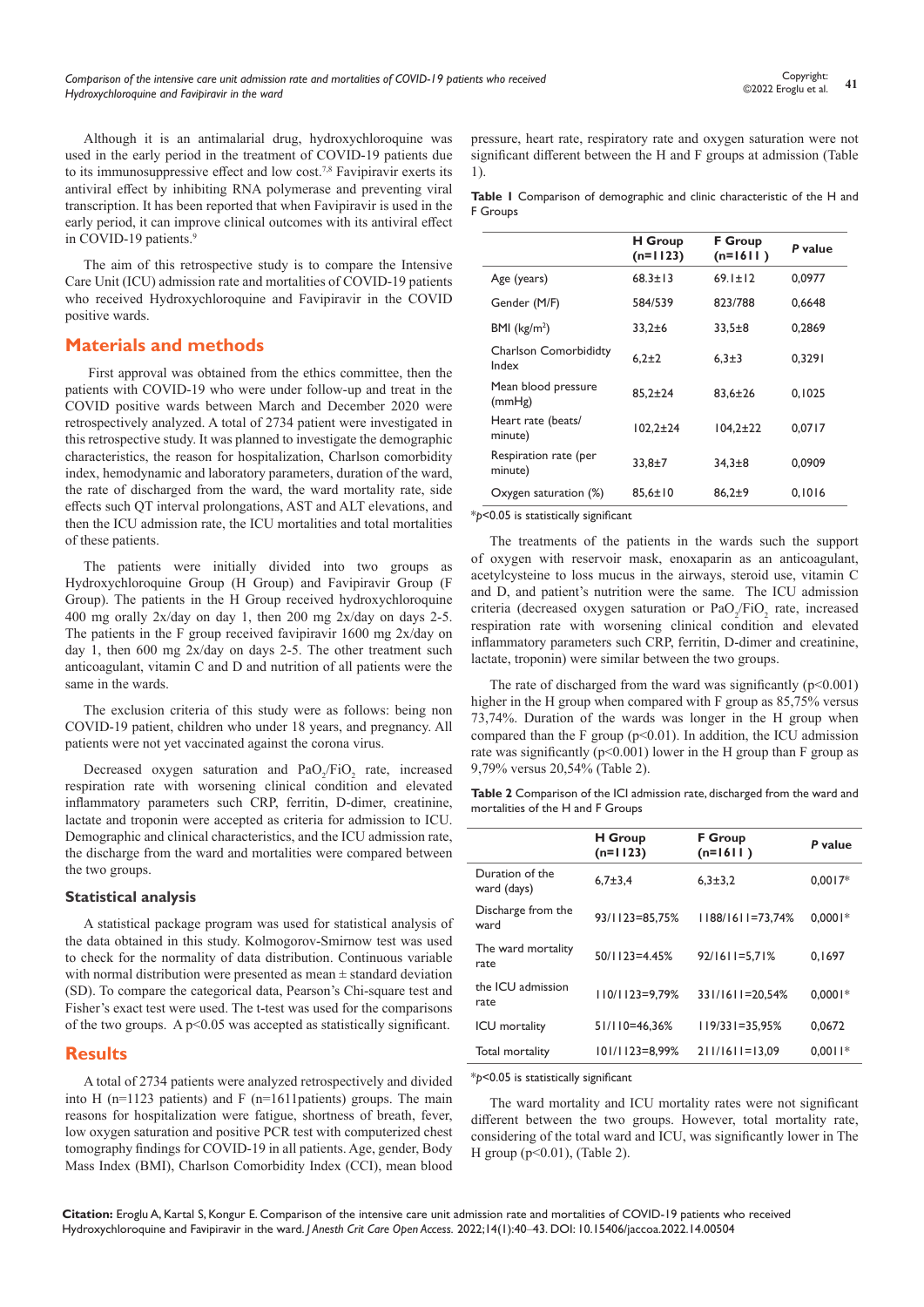Minimal side effects were recorded in the follow-up of the patients in the wards. QT interval prolongation was observed in 43 (43/1123=0,038%) patients in the Hydroxychloroquine group. Liver enzyme elevations such as AST and ALT were recorded in 76  $(76/1611=0.047%)$  patients in the Favipiravir group.

## **Discussion**

Many drugs were used, such as hydroxychloroquine and favipiravir, which were thought to have a potential effect against COVID-19 since there was no cure yet. In this study, we investigated the effects of hydroxychloroquine and favipiravir administered in hospitalized patients with COVID-19 on discharge from the service, length of stay in the ward, admission to intensive care unit and mortality.

Chloroquine and its metabolite hydroxychloroquine were used to treat malaria and some auto-immune diseases such rheumatoid arthritis (RA), systemic lupus erythematous (SLE), and juvenile idiopathic arthritis due to its immunosuppressive effects. In an experimental study, Yao X and colleagues<sup>10</sup> reported that the antimalarial drugs hydroxychloroquine and chloroquine had in vitro antiviral effects, immune modulating effects and can suppress the increased of immune factors. In addition, in another study, it was reported that the hydroxychloroquine and chloroquine could decrease the various activations of corona virus such as duration of symptoms and worsening of pneumonia, and reinforced this with radiological correction.<sup>11</sup> However, some studies<sup>12,13</sup> have reported that hydroxychloroquine has no positive effect on hospital mortality in COVID-19 patients. Rosenberg and colleagues<sup>12</sup> reported that treatment with hydroxychloroquine, azithromycin, or both, compared with neither treatment of the patients with COVID-19, was not significant associated with differences in hospital mortality in a retrospective multicenter cohort study. But some data about the patient characteristics of this study were examined in detail, one can understand that there are some methodological problems in this study. For example, the data of Hydroxychloroquine plus Azithromycin Group were worse than the data of Neither Drug Group  $(p<0.01)$ . These data were obesity, any chronic lung conditions, rapid respiratory rate, oxygen saturation, elevated AST and ALT values and abnormal chest imaging findings. Of course, it is known that these data are associated with higher mortality. One can understand that the cause of higher mortality in the Hydroxychloroquine plus Azithromycin Group was associated with higher comorbid conditions in this group.

Favipiravir is an RNA dependent RNA polymerase inhibitor, and it was used to treatment of COVID-19 in some studies in China. Dong and colleagues reported that Favipiravir shows more potent antiviral activity than lopinavir/ritonavir in the treatment of patients with COVID-19 without significant side effects.<sup>14</sup> In addition, in an observation study resulted that although it has been done in a limited number of patients, Favipiravir may be more useful than lopinavir/ ritonavir in terms of effective use in Intensive Care Unit.15

There are very few studies comparing the efficacy and side effects of hydroxychloroquine and favipiravir on COVID-19 patients. In this study, we compared the use of hydroxychloroquine and favipiravir in the wards and then in the ICUs in a large patient groups with COVID-19 (1123 patients in group H and 1611 patients in group F). The admission rate from the ward to the ICU, the discharge from the ward and mortality were the endpoints of this study. The admission rate from the ward to the ICU was significantly lower in group Hydroxychloroquine than in group Favipiravir. In parallel with this, the rate of discharge from the ward was higher in group Hydroxychloroquine. Hydroxychloroquine and Hydroxychloroquine plus Favipiravir were compared in mild and moderate covid-19

patients in a single-center retrospective observational study. It was stated in the results of this study that the Hydroxychloroquine and Hydroxychloroquine plus Favipiravir groups decreased the percentage of intensive care admissions compared to the Favipiravir group alone.16 However, it has been reported in another study that taking Hydroxychloroquine and Favipiravir together does not provide clinical benefits in moderate and severe COVID-19 patients.17 Our study results demonstrated that the use of hydroxychloroquine in the ward decreased the admission rate to the ICU when compared favipiravir use in COVID-19 patients. Considering this result, it is not surprising that the rate of discharge from the ward was higher in the Group H compared to the Group F.

As for the side effects, it has been reported that the incidence of prolonged QT interval increases with the use of hydroxychloroquine.12,13 Favipiravir is associated with higher ALT and AST levels when compared hydroxychloroquine in COVID-19 patients.<sup>18</sup> In our study, the side effects observed in the Hydroxychloroquine and Favipiravir groups were minimal. QT interval prolongation was observed in 43 (0,038%) patients in the H group, and liver enzyme elevations such as AST and ALT were observed in 76 (0,047%) patients in the H group in the wards.

## **Conclusion**

This retrospective study showed that hydroxychloroquine lowers the ICU admission rate and raises the discharge rate when compared with favipiravir in the ward patients with COVID-19. However, it does not change the ward and the ICU mortality rates.

# **Conflicts of interest**

The authors declare that there is no conflict of interest regarding the publications of this paper.

### **References**

- 1. [Du YX, Chen XP. Favipiravir: pharmacokinetics and concerns about](https://pubmed.ncbi.nlm.nih.gov/32246834/)  [clinical trials for 2019‒nCoV infection.](https://pubmed.ncbi.nlm.nih.gov/32246834/) *Clinical Pharmacology & [Therapeutics.](https://pubmed.ncbi.nlm.nih.gov/32246834/)* 2020.
- 2. [Grein J, Ohmagari N, Shin D, et al. compassionate use of remdesivir for](https://www.nejm.org/doi/full/10.1056/NEJMoa2007016)  patients with severe Covid-19. *New England Journal of Medicine*. 2020.
- 3. [Arshad S, Kilgore P, Chaudhry ZS, et al. Treatment with hydroxychloroquine,](https://pubmed.ncbi.nlm.nih.gov/32623082/)  azithromycin, and combination in patients hospitalized with COVID-19. *[International Journal of Infectious Disease.](https://pubmed.ncbi.nlm.nih.gov/32623082/)* 2020;97:396‒403.
- 4. [Yang Z, Liu J, Zhou Y. The effect of corticosteroid treatment on patients](https://pubmed.ncbi.nlm.nih.gov/32283144/)  [with coronavirus infection: a systematic review and meta](https://pubmed.ncbi.nlm.nih.gov/32283144/)-analysis. *J Infect.* [2020;81\(1\):e13‒e20.](https://pubmed.ncbi.nlm.nih.gov/32283144/)
- 5. [Zhao J, Cui W, Tian B. Efficacy of tocilizumab treatment in severely ill](https://pubmed.ncbi.nlm.nih.gov/32854738/)  COVID‐19 patients. *Crit Care.* [2020;24\(1\):1‒4.](https://pubmed.ncbi.nlm.nih.gov/32854738/)
- 6. [Eroglu A, Kartal S, Kongur E. Therapeutic options for Corona](https://medcraveonline.com/JACCOA/JACCOA-13-00483.pdf)  [Virus Disease 2019 \(COVID‒19\).](https://medcraveonline.com/JACCOA/JACCOA-13-00483.pdf) *J Anesth Crit Care Open Access.*  [2021;13\(3\):129‒132.](https://medcraveonline.com/JACCOA/JACCOA-13-00483.pdf)
- 7. [Yao X, Ye F, Zhang M, et al. In vitro antiviral activity and projection](https://pubmed.ncbi.nlm.nih.gov/32150618/)  [of optimized dosing design of hydroxychloroquine for the treatment of](https://pubmed.ncbi.nlm.nih.gov/32150618/)  severe acute respiratory syndrome coronavirus 2 (SARS–CoV–2). *Clin Infect Dis.* [2020;71\(15\):732‒739.](https://pubmed.ncbi.nlm.nih.gov/32150618/)
- 8. [Gao J, Tian Z, Breakthrough YX. Chloroquine phosphate has shown](https://pubmed.ncbi.nlm.nih.gov/32074550/)  apparent efficacy in treatment of COVID-19 associated pneumonia in clinical studies. *Biosci Trends.* 2020;14(1):72-73.
- 9. [Ucan A, Cerci P, Efe S, et al. Benefits of treatment with favipiravir ıin](https://pubmed.ncbi.nlm.nih.gov/34034765/)  hospitalized patients for COVID-19: a retrospective observational casecontrol study. *Virol J.* [2021;18\(102\):1‒9.](https://pubmed.ncbi.nlm.nih.gov/34034765/)